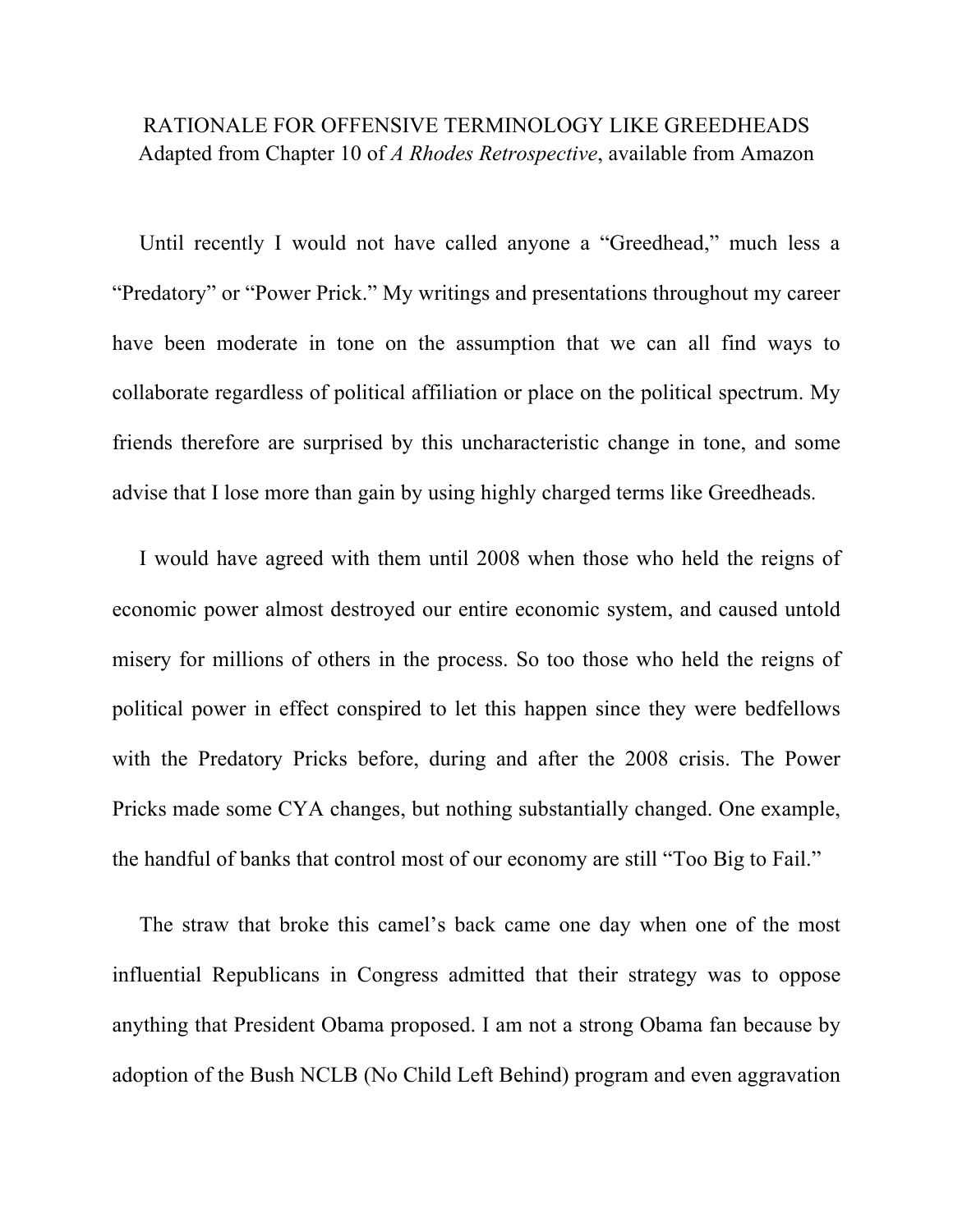of its counterproductive effects with the poorly-conceived Race to the Top program, his Administration wasted a rare opportunity to move public education in a better direction. But opposing any proposal, no matter how beneficial, just to weaken the other side violates a fundamental tenant of our constitutional democracy, which is designed to resolve conflict through reason and compromise. This goes beyond "not playing nice in the sandbox" to destroying the sandbox altogether. It is unacceptable, and needs to be challenged and changed before it undermines the constitutional democracy, which has made us strong in the past. This is my "I'm mad as hell, and I'm not going to take it anymore" moment, and therefore I justify the offensive Greedhead and Predatory and Power Prick terminology. It may not be politically correct or even persuasive given the complex character of each individual, but it does highlight undesirable characteristics that I believe are useful in understanding the extent of the problem we face as a constitutional democracy.

 As I write this justification for strong language, my blood begins to boil once again. We are warned to be careful of strong language which may be offensive to those who almost destroyed our economy in 2008 and brought unimaginable misery to millions of ordinary citizens? We must be nice and respectful to those who are a continuing threat to our constitutional democracy with their selfinterested power plays in the market and government? They should be behind bars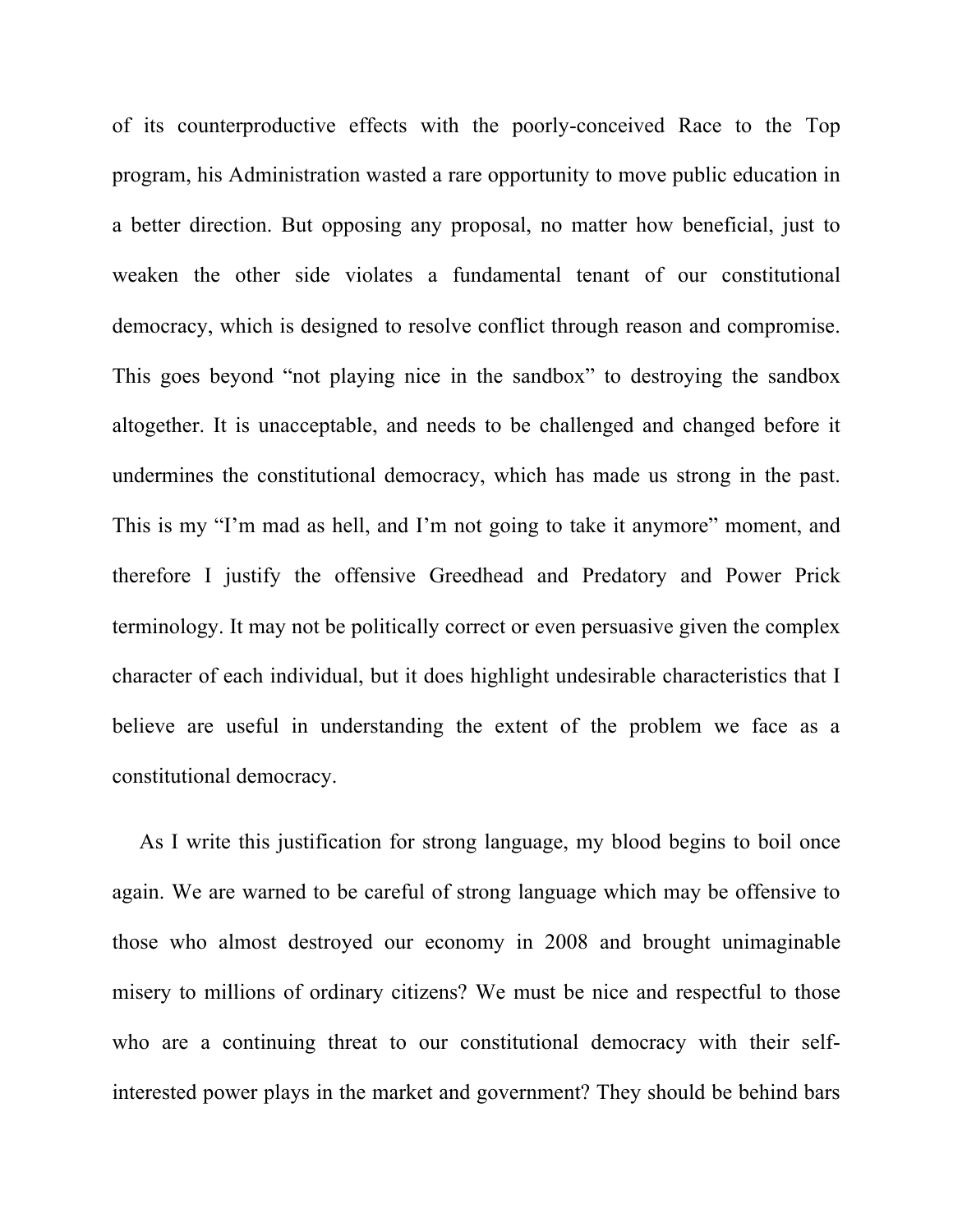sharing showers with the poor losers who are serving time for stealing bread from 7-Elevens. Think about it. Not one of those responsible for the 2008 crisis is serving time for doing so. And we must be careful not to offend them with strong language? I hereby pledge to jettison my strong language when the Greedheads are convicted and thrown into prison for their part in one of the greatest thefts in U.S. history. At that time I will be happy to identify them in neutral terms such as: Federal Bureau of Prisons (BOP) Number 07407-058 (in dishonor of televangelist Jim Bakker, another infamous Greedhead), or whatever the number happens to be.

 To all others who are offended by my strong language I simply say, don't wear the shoe if it doesn't fit. If you are not a Greedhead, or a Predatory or Power Prick as I define the terms, relax, because I am not talking about you. But at least take a minute or two to examine whether or not the shoe fits.

That said, my proposed definitions:

Predatory Prick: A free market proponent relentlessly pursuing the selfish goal of more money as if enough is never enough. Usually a privileged white male onepercenter, but comes in all sizes, shapes and colors. Often contrasted with Power Pricks, but more often the same, as chameleon-like they exchange colors and places. Examples: Bernard Madoff, R. Allen Stanford, Raj Rajaratman and most of Wall Street.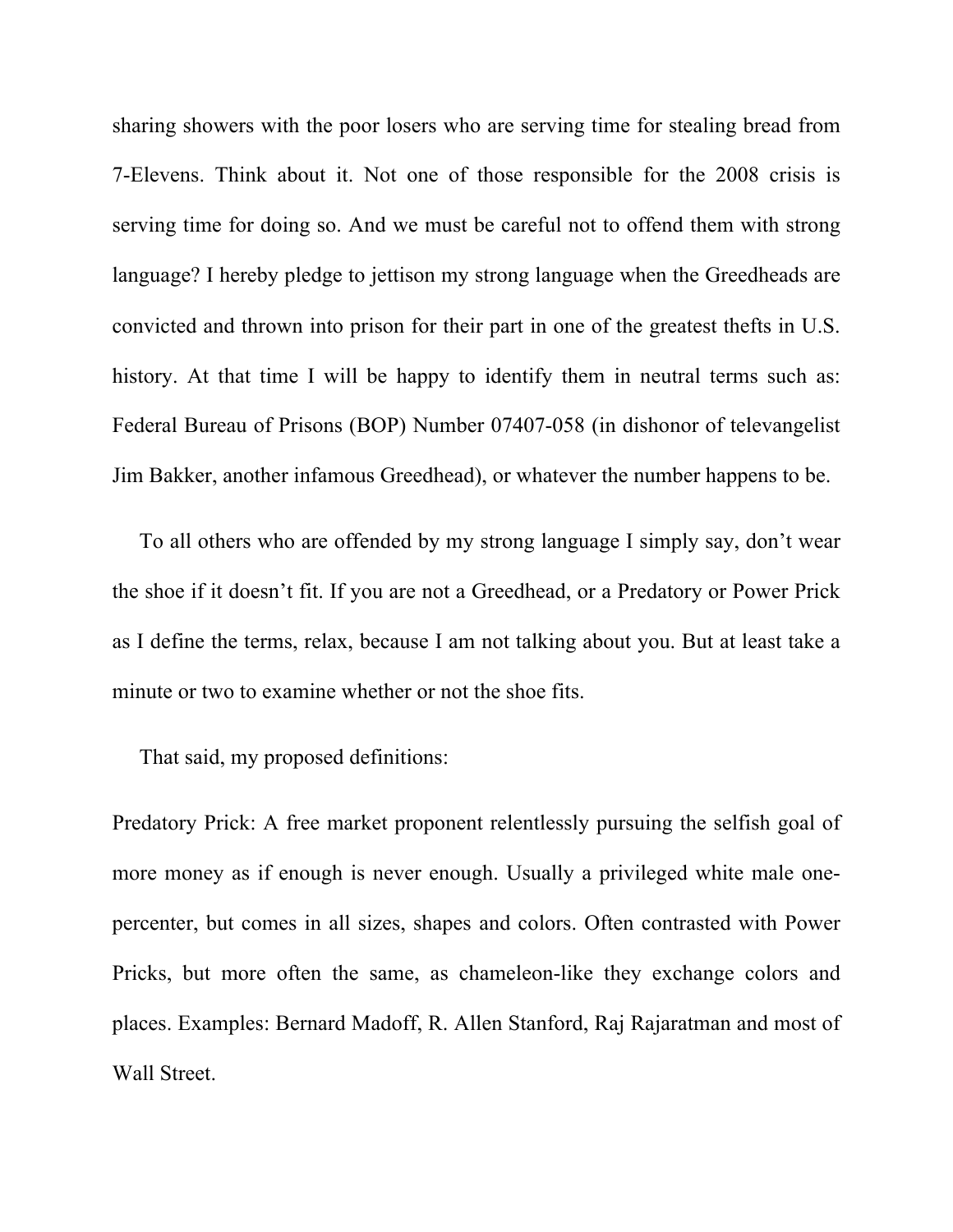Power Prick: A political operative relentlessly pursuing the self-interested goal of acquiring more power. Often contrasted with Predatory Pricks, but more often one and the same over time, as they trade places in Washington and on Wall Street or lucrative lobbyist positions. Same for their counterparts who operate at state and local levels. Perhaps starting their careers as Goodheads, they find their privileged position at the hog troughs of power too good to pass. Usually unwilling to compromise; principle and/or self-interest more important than the common good. Examples: Most of the U.S. Congress.

Greedhead: A person who is both a Predatory Prick and a Power Prick. It is difficult to be one without becoming the other. Characterized by narrow and fierce pursuit of self-interest more important than the common good. Warning: Watch your back; does not play nice in the sandbox. Greedheads often present themselves to the world as Goodheads, and some would like to be if only they could find a way. For the latter, there is hope, but transitioning from Greedhead to Goodhead is more difficult than vice versa. Examples: The early Cecil Rhodes, and the late Charles Keating, Jr., Jim and Tammy Faye Bakker and most of Wall Street and the U.S. Congress.

Privatizer: Sometimes appears in the form of a Predatory Prick preoccupied with money or a Power Prick preoccupied with power, but motivated more by a narrow ideology assuming that the free market is more efficient than public entities at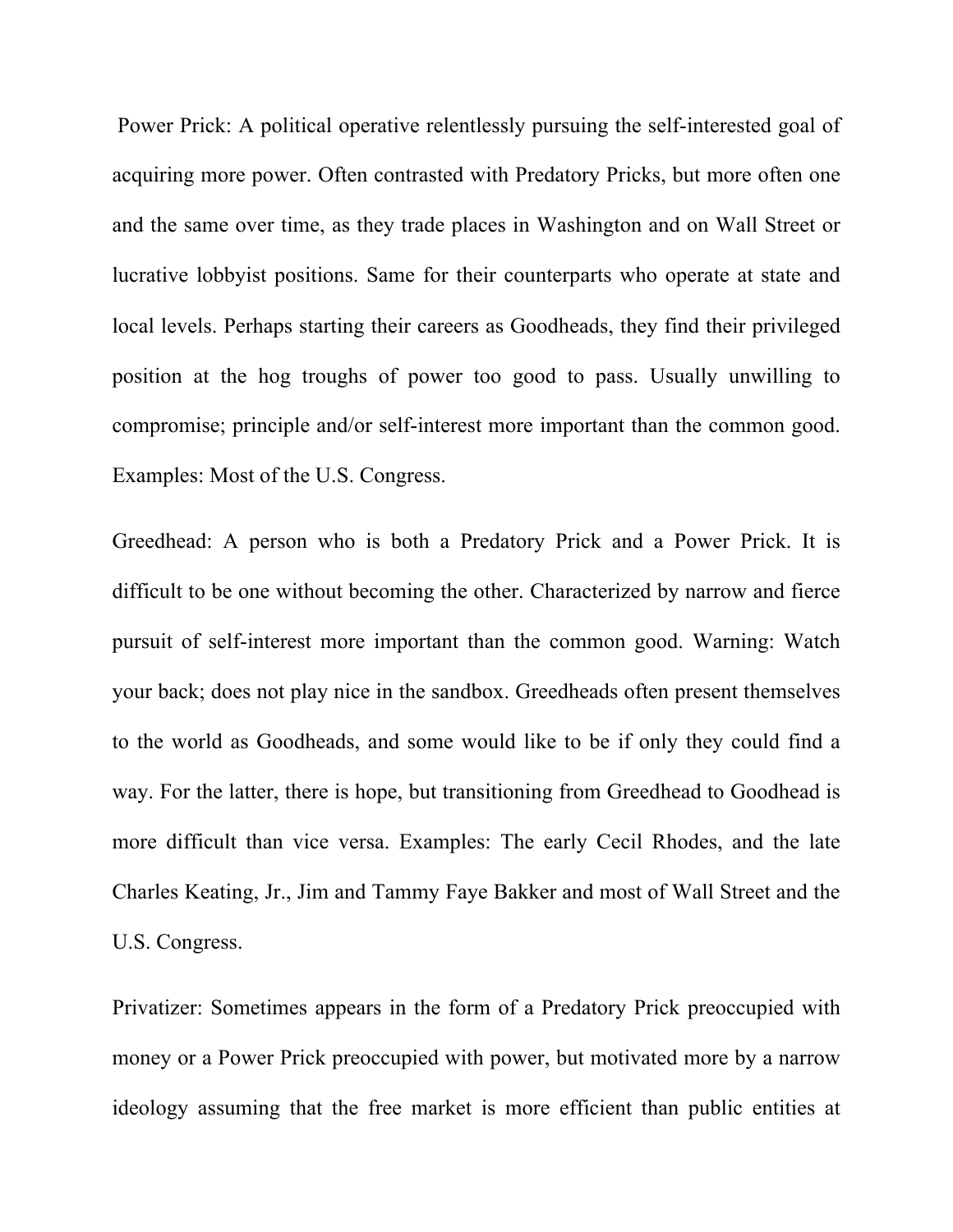delivering essential services like education, health care, highways, prisons and police and fire departments. Usually a white male one percenter or billionaire. Examples: Bill Gates and U.S. Supreme Court Justice Anthony Scalia.

Greenhead: A Goodhead whose primary cause is environmental action to preserve our planet. A source of untapped potential against the Greedheads who support global competition since the endless pursuit of bigger and better widgets consumes more and more of the earth's limited natural resources. The pursuit of the civic standard in public education, on the other hand, produces nothing more harmful than informed and active citizens. Example: Sierra Club.

Dogooder: A well-meaning person doing God's work for the less fortunate in private, and in church and other traditional community charities. A Dogooder gives fish to the poor. Comes in all colors, shapes and political and religious affiliations, usually self-sacrificing for the common good. Examples: Numerous, in almost all communities.

Goodhead: A person more concerned about the greater good of the community than the self-interested goals of the individual. A Goodhead gives fishing equipment and seeds to the poor, along with advice on how best to use them. Usually found to the left of center on the political spectrum almost by definition, but often also centrist left or right. Willing to compromise for the greater good.